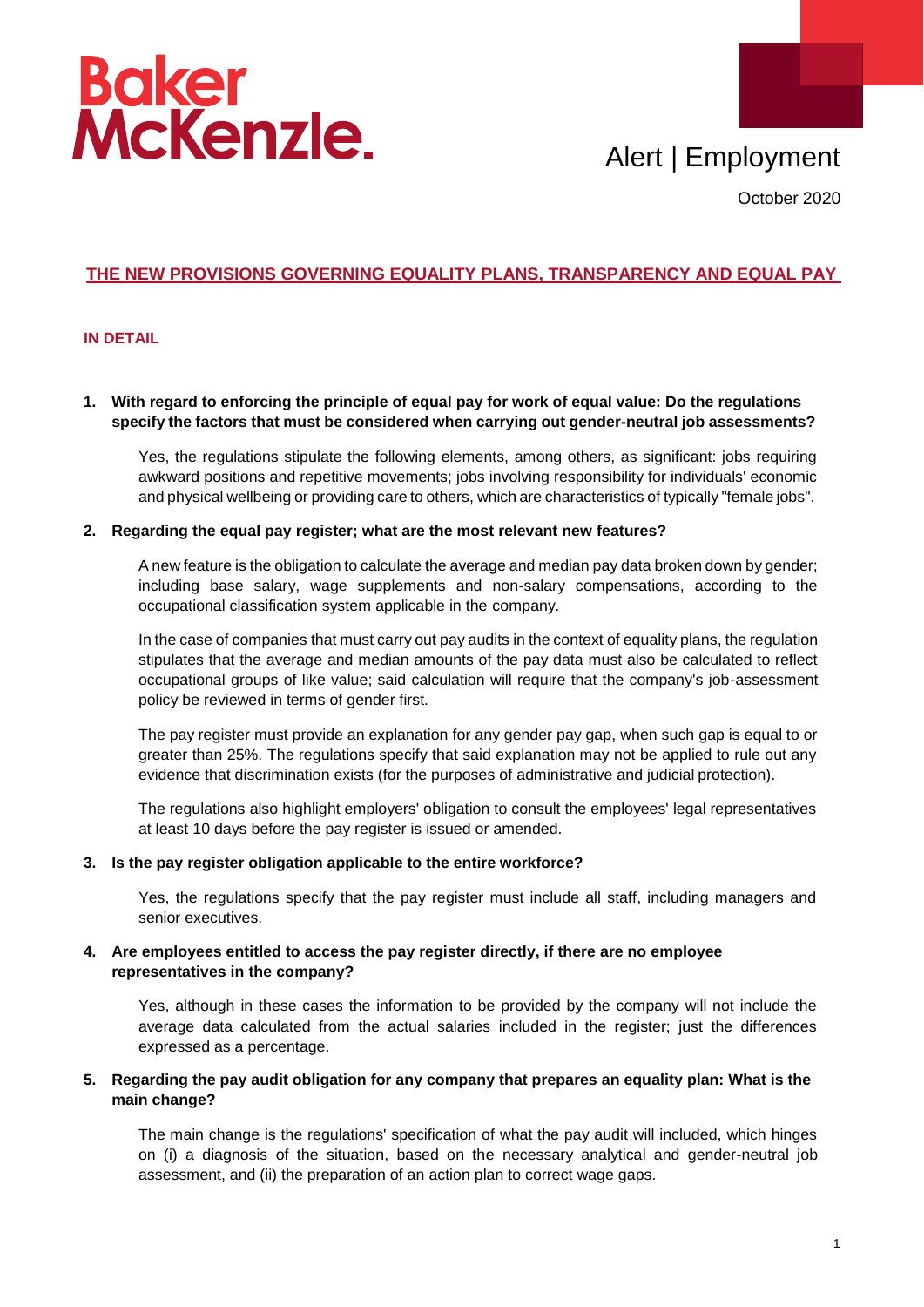



Yes, (i) an obligation to negotiate with workers' representatives is expressly provided for, including a diagnosis of the situation; (ii) a provision is made for the possibility to negotiate equality plans within the group of companies or with regard to a specific section of the companies making up the group; (iii) as a new feature, the parties authorised to negotiate equality plans are defined for companies without representative bodies - members of workers' committees and trade unions - in all or some of the work centres, and representation is assigned to an *ad hoc* trade union committee comprising the most widely representative trade unions and those representing the sector the company belongs to or, where appropriate, in a combined manner, including the legal representative bodies of those work centres that have these; (iv) a maximum period of three months is provided for companies to start negotiations and set up the negotiating committee for the equality plans, calculated from the moment the minimum threshold of workers is reached or, where appropriate, from the publication of the collective agreement requiring those companies not legally obliged to do so to draw up equality plans (unless another period is provided for in the collective agreement); and (v) a period of one year from the date of the end of the period for setting up the negotiating committee to have the equality plan negotiated, approved and submitted.

### **7. Are specific rules foreseen to calculate the threshold of workers that create the employer's obligation to draw up an equality plan?**

Yes, the regulation expands on this matter, highlighting the specific rules for calculating workers on fixed-term contracts and including workers provided by temporary employment agencies.

#### **8. Is the right and corresponding business obligation to grant access to the information and documentation necessary to carry out the diagnosis of the situation recognised?**

Yes, those on the negotiating committee of the equality plan have the express right to access all documentation and information necessary to carry out the diagnosis of the situation bound by the duty of professional secrecy and the company is obliged to provide this information.

#### **9. Is the minimum material content for the diagnosis of the situation and equality plans specified?**

Yes, by highlighting the obligation to draw up a summary of the analysis involved in the diagnosis and the key conclusions and proposals, which must be included in a report to be included in the equality plan.

It is also worth highlighting the obligation for equality plans to include measures to address the unequal representation of a specific gender in some posts or ranks following the diagnosis of the situation, and affirmative action measures may be put in place to eradicate both horizontal and vertical occupational segregation of women.

In addition, one of the measures with the greatest impact in practical terms is that the criteria to be taken into account when drawing up the diagnosis of the situation are set out in detail for each specific area.

#### **10. How long do equality plans last?**

The negotiating parties must set the length of time, which may not, in any event, exceed four years, notwithstanding the need to review the equality plans when certain circumstances arise, with particular emphasis on the obligation to review the equality plan when a court ruling finds against the company for direct or indirect gender-based discrimination or when it concludes that the equality plan does not meet legal or regulatory requirements.